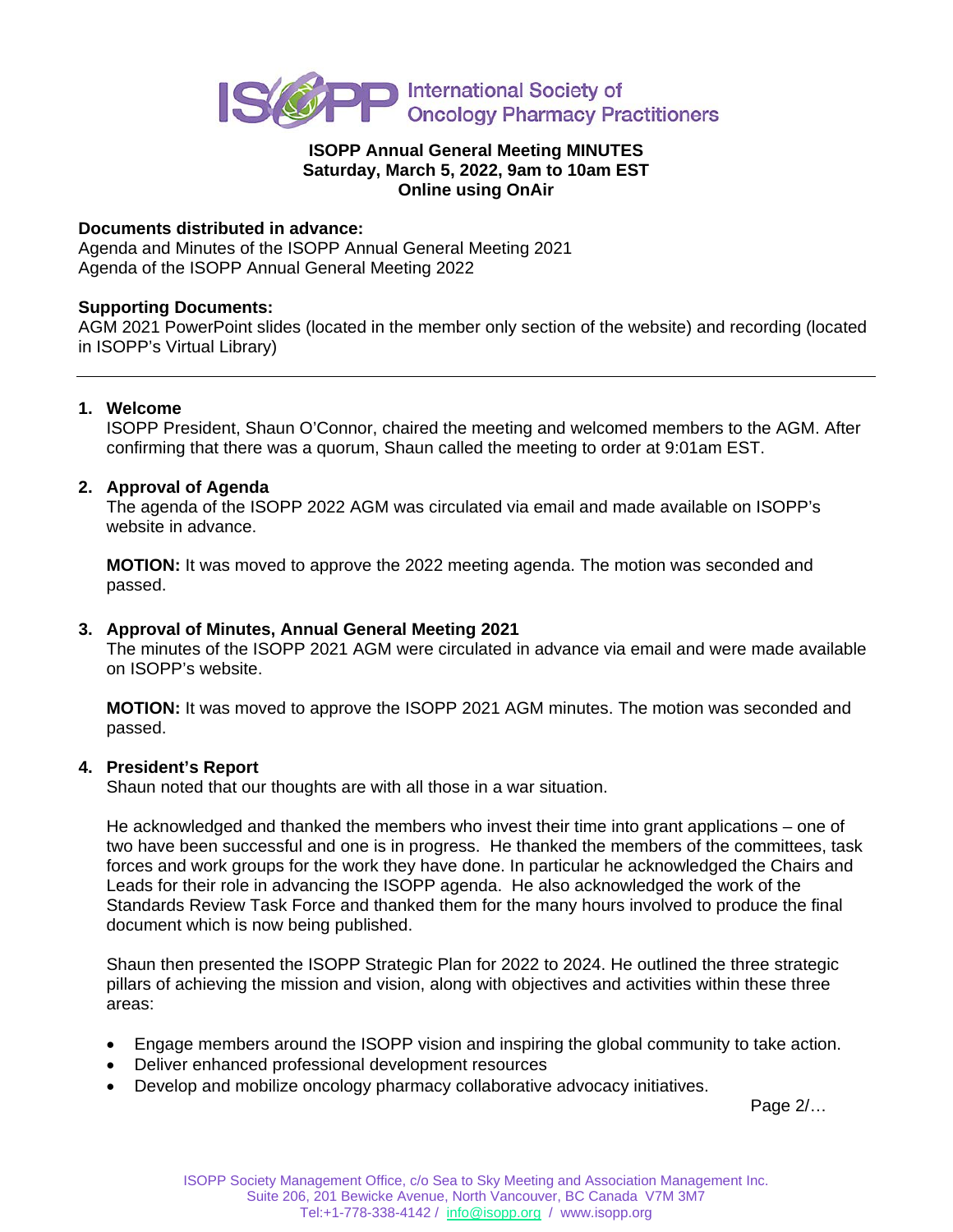## **5. Treasurer's Report**

Robert Duncombe, ISOPP Treasurer thanked the members of the finance committee. He presented the 2021 financial reports and confirmed the members' equity as of December 31, 2021 at \$601,801 CAD. Non-membership and non-International Symposia revenue diversification activities were outlined, which will be a strategic focus moving forward.

## **6. Committee Reports**

#### **Education Committee Report**

Education Committee Chair, Himanshu Patel, thanked all 17 members of the Committee and provided an update on the Committee's current and future activities, as follows:

- OPAB program, made possible through an educational grant from Pfizer and launched in October 2021 with modules 1 to 4 out of the 10 modules. There are currently 162 registrants. He thanked the Steering Task Force and faculty.
- Grant proposals one of two successful with a third in progress

Himanshu noted that he welcomes suggestions on the educational resources of ISOPP.

#### **Communication and Member Engagement Committee Report**

In the absence of the Communications Work Group Lead and Membership Engagement Task Force Chair, Netty Cracknell, Shaun O'Connor thanked the members of the Work Group. He shared that a survey seeking input to inform ISOPP's strategic priorities, website revamp and communication practices has been completed and analysed. He advised that the survey results will inform the development of a Member Engagement Plan and a Social Media Plan as well as the ISOPP website revamp to be launched at ISOPP 2023.

#### **Research Committee Report**

Research Committee Chair, Jennifer Jupp, thanked the members of the Committee for their contributions. She stated that there is no 2022 research grant recipient for 2022, and acknowledged the 2019, 2020 and 2021 research grant recipients, and three member supported research projects.

She advised that the first publication of the Research Committee took place this last year and she shared the committee's current projects including Committee role and structure – terms of reference, oversight, research repository, mentorship network and collaboration with other organizations. She acknowledged Peter Gilbar, thanked him for his kindness and expertise and wished him luck on his retirement.

#### **Advocacy Committee Report**

John Wiernikowski, Committee Co-Chair, updated members on activities of the past year. This included participation in last year's Essential Medicines Review and upcoming contributions to the WHO Cancer Manual for Low and Middle Income Countries. He thanked the committee members.

#### **Immunotherapy Task Force Report**

Lynne Nakashima, Chair of the Task Force, shared work completed to date and future work planned. She thanked the 18 global Task Force members for their input.

Page 3/…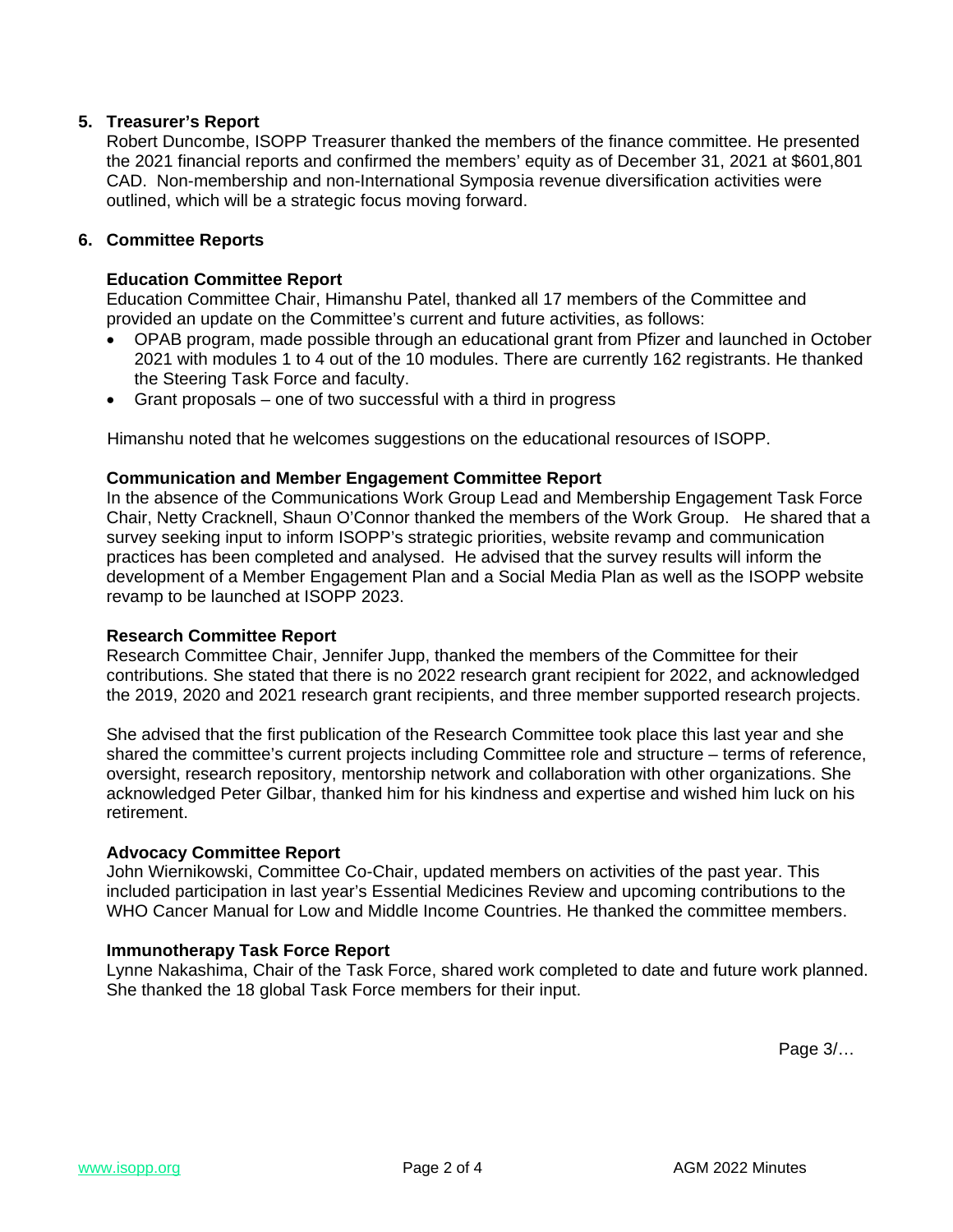# **7. Bylaws 24 (Description of Offices) Edit**

**MOTION:** It was moved to approve the proposed edit to Bylaws 24 (Description of Offices) to include the Past President as an officer alternating with the President-Elect. The motion was seconded and passed.

## **8. Secretariat Induction**

Shaun acknowledged the outgoing Secretariat:

- Shaun O'Connor (President)
- Evelyn Handel (President-Elect)
- Irene Weru (Secretary)
- Robert Duncombe (Treasurer)
- Tiene Bauters (General Secretariat Member)
- Netty Cracknell (General Secretariat Member)
- Kimberley-Ann Kerr (General Secretariat Member)
- Hisanaga Nomura (General Secretariat Member)

Shaun introduced and welcomed the incoming Secretariat:

- Evelyn Handel (President)
- Shaun O'Connor (Past-President)
- Irene Weru (Secretary)
- Robert Duncombe (Treasurer)
- Tiene Bauters (General Secretariat Member)
- Netty Cracknell (General Secretariat Member)
- Barry Goldspiel (General Secretariat Member)
- Hisanaga Nomura (General Secretariat Member)

Shaun thanked the Committee, Task Force and Work Group volunteer members for their contribution to ISOPP.

### **9. Other Business**

Shaun reminded participants about the OPAB program, encouraging them to participate. He thanked all who nominated themselves for Secretariat positions, commenting on the high standard of applicants. A participant asked if it was possible to change the Society's currency to US Dollars. It was explained that since ISOPP is incorporated in Canada, the currency used must be Canadian Dollars. Next year's Symposium details were shared –March 4-5, 2023 in Seville, Spain. There was no further business discussed.

#### **10. Meeting Adjournment**

Shaun adjourned the meeting at 09:59 EDT and invited participants to complete the AGM feedback survey. He thanked participants for attending the AGM and the ISOPP Symposium. He invited participants to join ISOPP's Virtual Symposium and visit the Sponsors/Exhibitors and ISOPP Resources Gallery and connect with others on the Meeting Hub before attending the next plenary session.

A Ann

Shaun O'Connor, ISOPP President